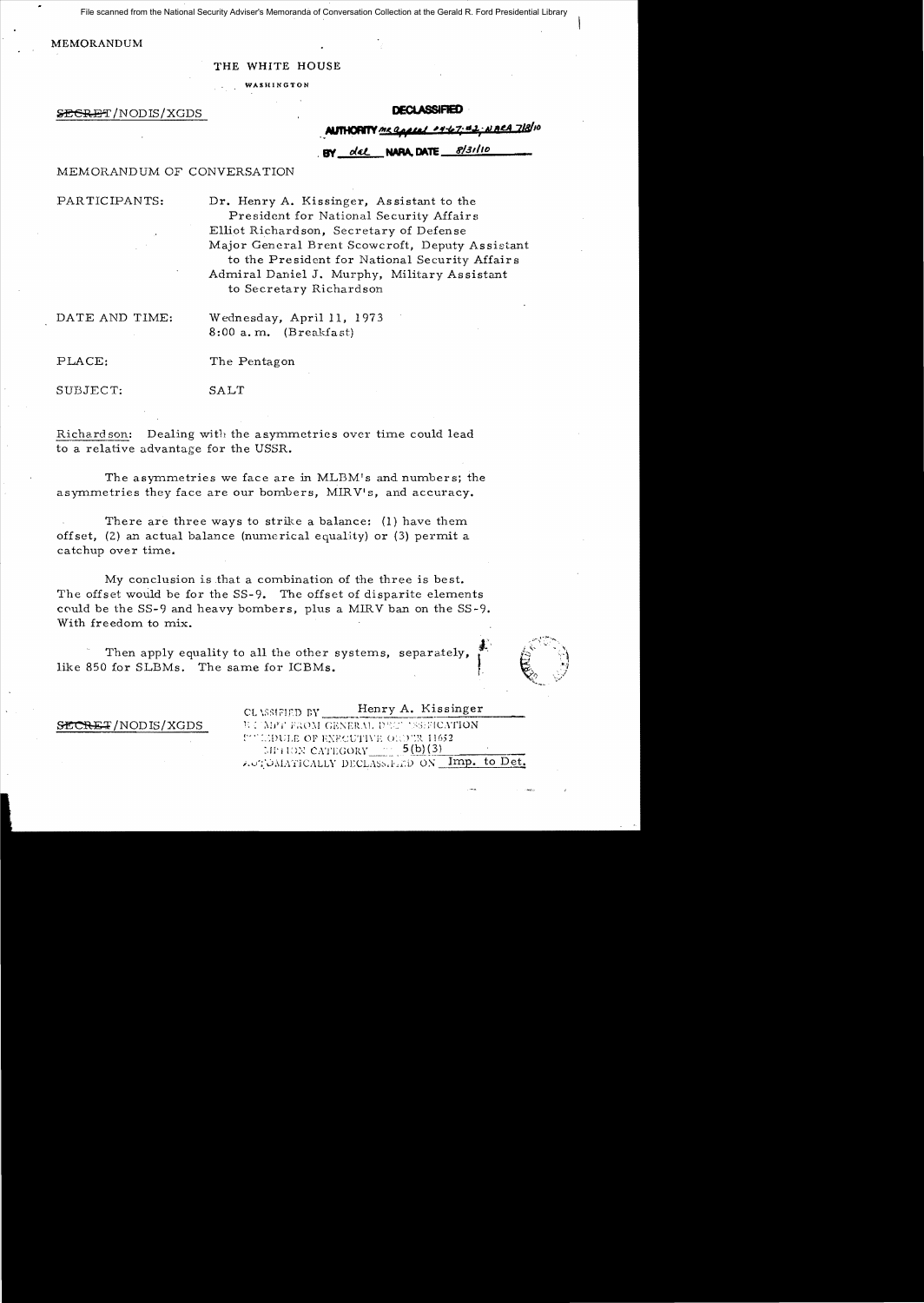## ~/NODIS/XGDS - 2

To catch up -- let them MIRV their ICBM's and SLBM's.

Then you have to deal with the instabilities introduced by increasing accuracy, MIRV, etc.

These are the problems in a MIRV.

Kissinger: I am now opposed to a MIRV test ban. I have come to similar conclusions.

Richardson: There is a good paper by Archie Wood. Things we could give up. The best thing to give up is the air-launched strategic missile. It scares the hell out of me.

Kissinger: Why give up something which scares them?

Richardson: You could put four Minutensin on a 747. I have asked Foster for a project to develop this and let it leak. I have looked over all the things we are doing in case we want to renounce them.

 $SCAD/SRAM$  we shouldn't give up. They are important to the bomber systems.

Kissinger: On SALT I am moving in the same direction.

Yours is an ingenious way of dealing with Jackson.

There are two points on which I may differ: Why not lump. ICBM and SLBM together rather than have a separate ceiling?

And shouldn't we try to get our  $550$  ceiling on the ICBM?

Richardson: How do we verify?

Kissinger: Let's ask CIA.

Richardson: I don't see how we can verify.

Kissinger: Shouldn't we start by agreeing to unequal numbers if they won't MIRV their land-based missiles? They won't agree, but then we could move into your idea .

## SECRET/NODIS/XGDS

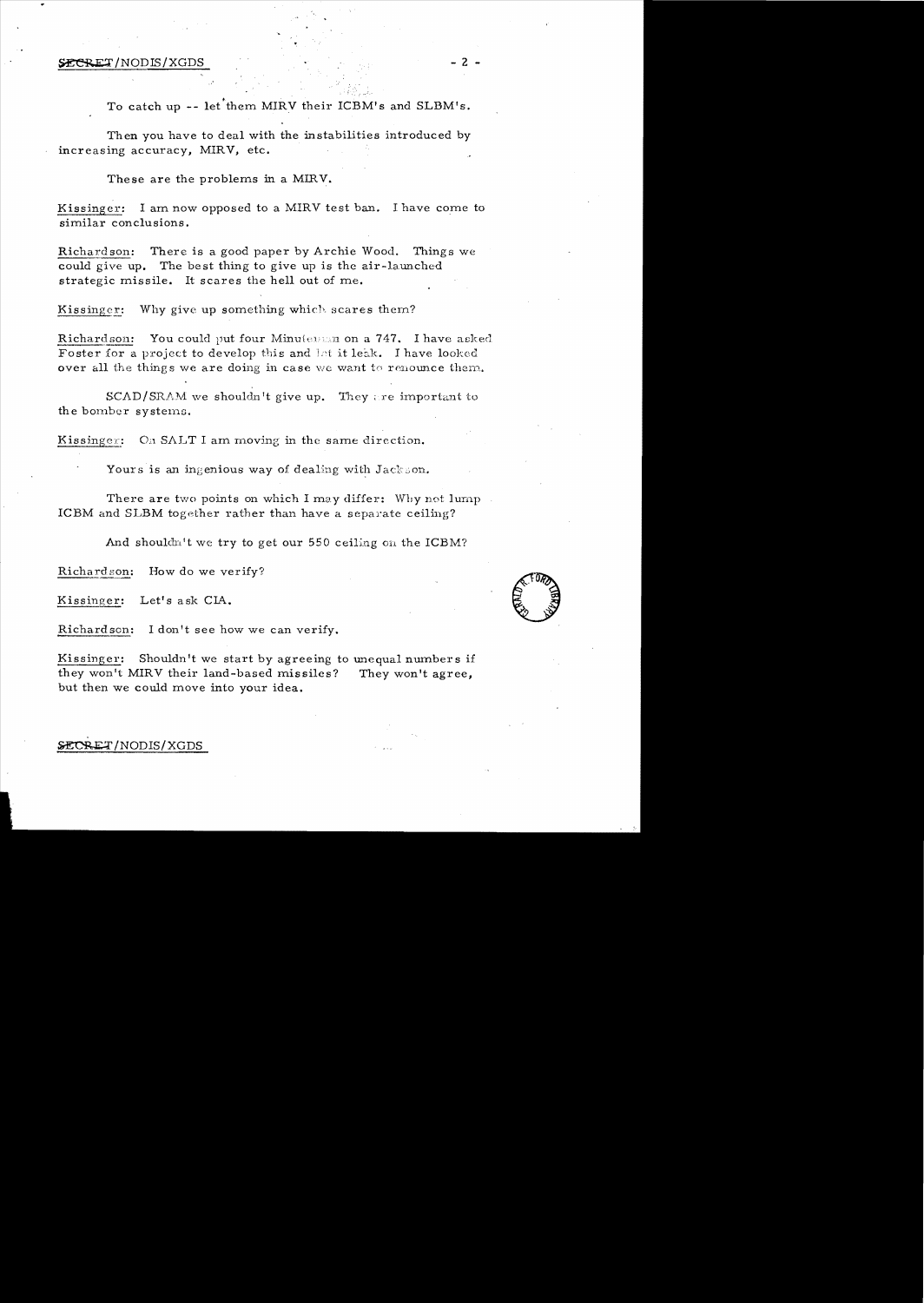### $SECREF/NODIS/XGDS$  - 3 -

Their SALT decision-making apparatus is screwed up. They can only react to an outside input. I have found it best to give them a theory rather than a plan.

My position differs from yours only in limiting MIRVs on ICBM.

Let's hold this close. Wait until Alex Johnson gets back, have a small Verification Panel meeting, and then an NSC meeting.

Richardson: Forward based systems: Try to talk in terms of long range, medium range, ete., and we could agree to limit our medium range if they will limit their IRBMs, etc.

Make to the Soviets a distinction between long range and medium range, not where the weapon is based.

This ought to be dealt with by MBFR.

Just raise this with the Soviet Union, don't try to deal with it now.

Kissinger: Try to keep this tight. I will discuss it with the President. We need CIA to tell us whether there is a verification problem on a partial MIRV ban.

We could have a Verification Panel meeting confined to the principals next week. Or just an NSC meeting. Within three days of Johnson's return on the 19th.

## S<del>ECRET</del>/NODIS/XGDS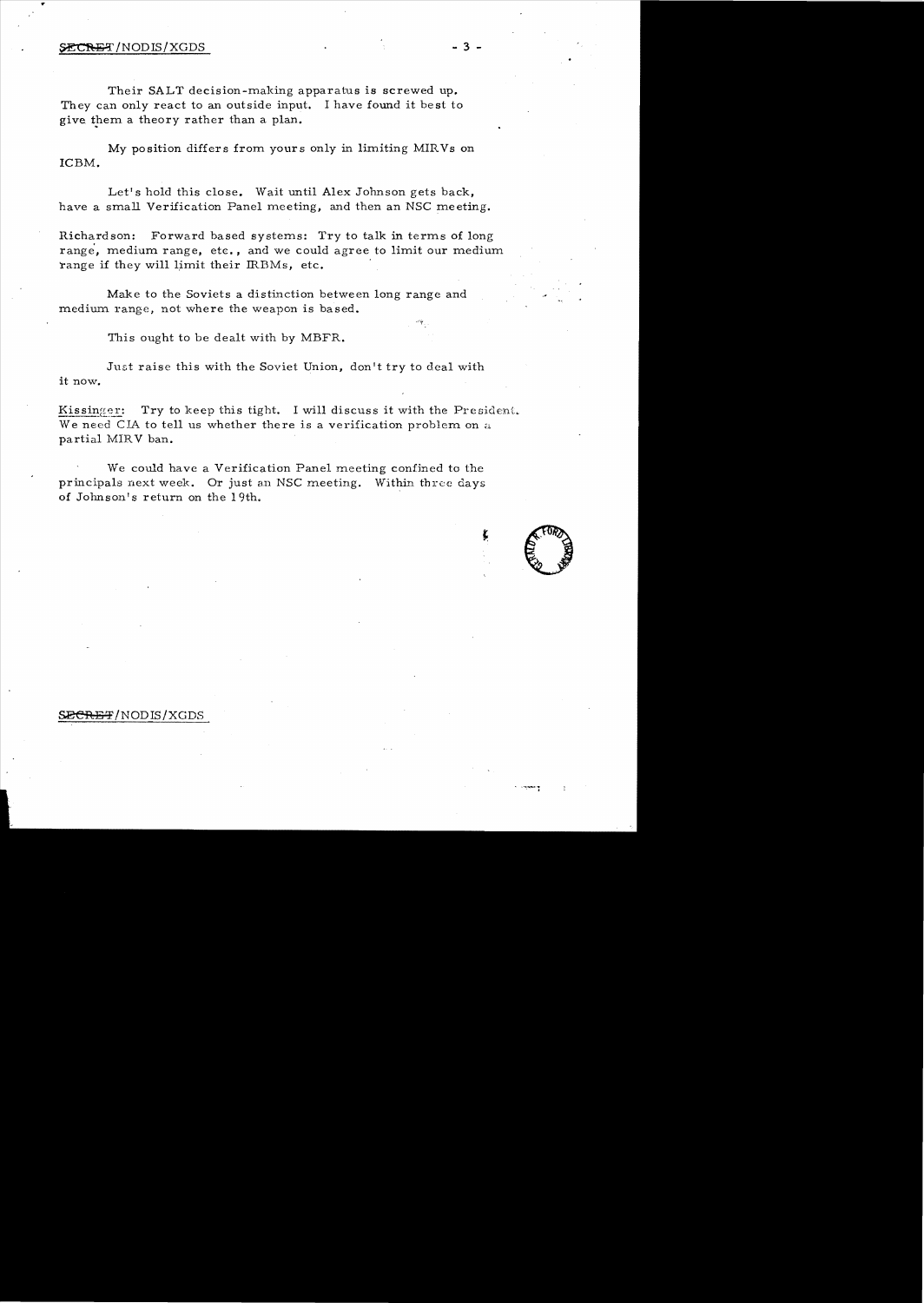HAK-Richardson 1/0pml  $8:00$  Am  $SAT$ Break fast my at Pentagon R = Deving w/c asymmetric relative admittage for USSR. Congeration :<br>11 + B m = } SU Boundary US<br>ALIRUS US 3 vroyes d'aliment<br>(2) Actival (emergence)<br>(3) Permit continguerer **DECLASSIFIED** MR George 04-67-22 NARA 718/10

**AUTHORN** 

**BY** <u>dal</u>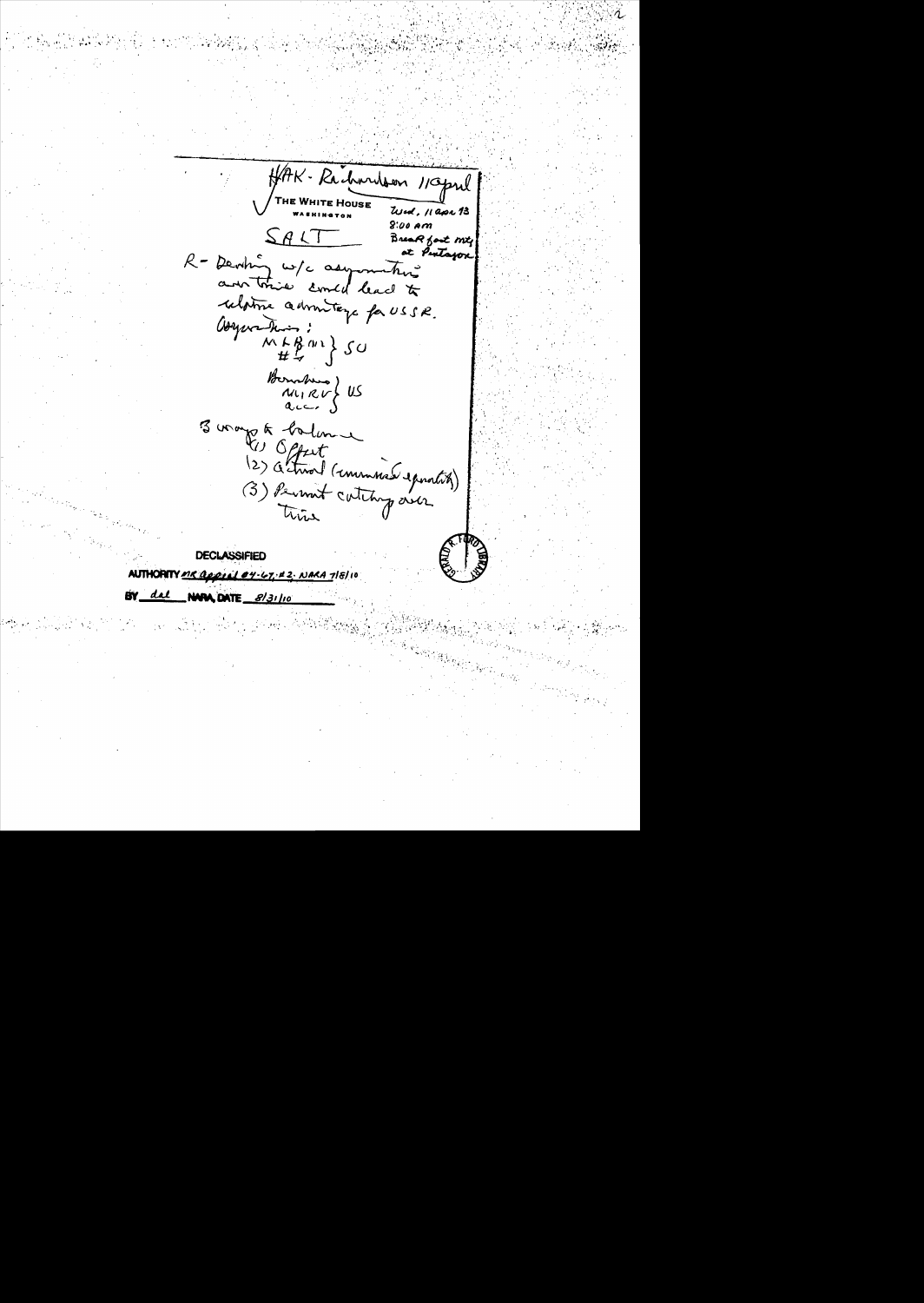R conchism is to trut on wardmental of a 3 is hopt Offret would be for SS.g. Offertig disponder thermosts comments 4 55 - 9 & howy bombus, plus a NIRU bonan 55-9. Frendra  $\kappa$  -mix. Them aggsty equality to all ontar signtoms, separately ( the 850 for SLB 211-4) Sam for ICBANG Catching - but them MIRV ICBNI Them you have to clark out enstatutings introduced by de incremiquemony, Kript

**THE WHITE HOUSE** 

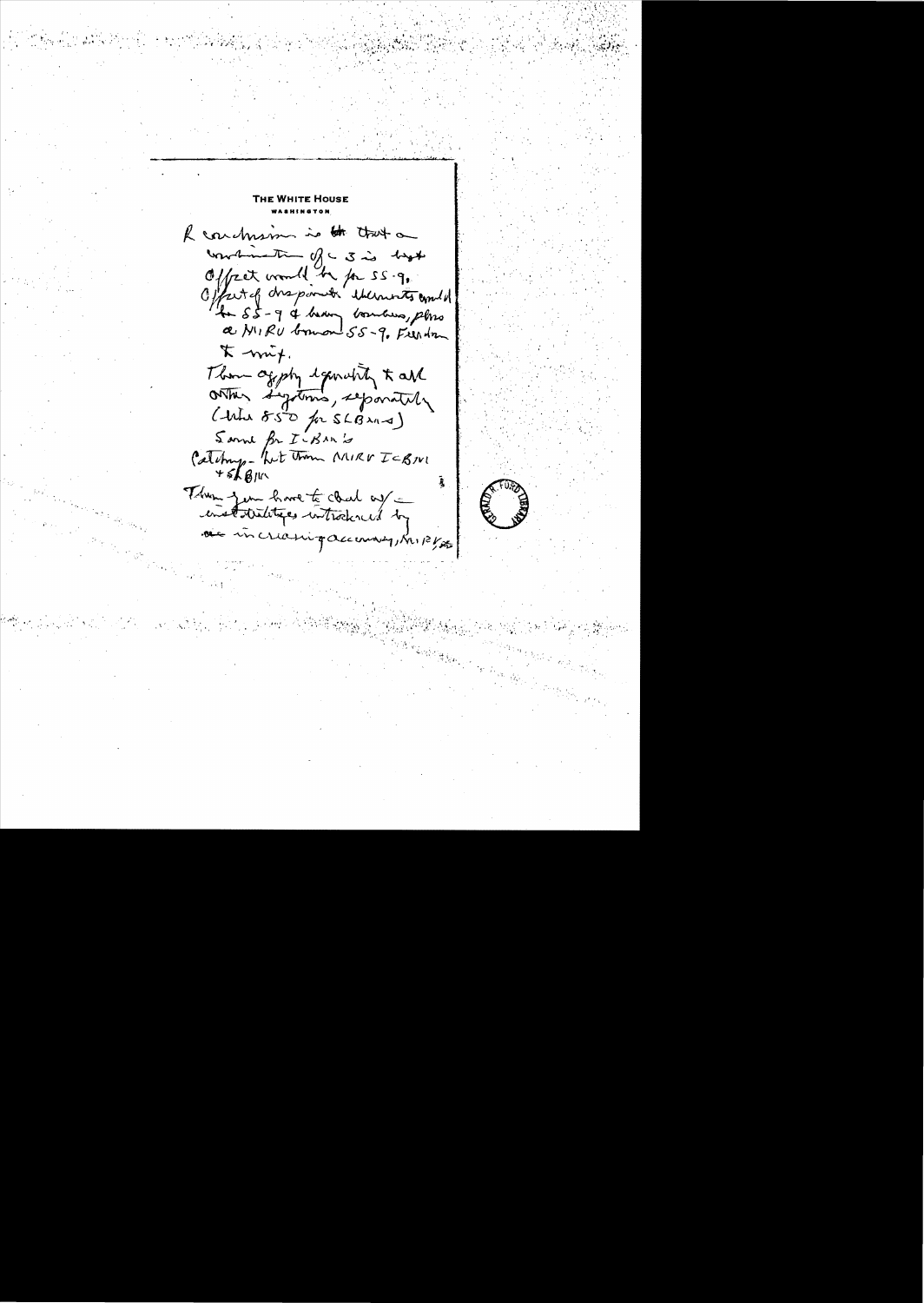**E WHITE HOUSE** Think and putilimes in a MIRV K - Dom Now approach to a MIRUtec bon I home come to semilor couching R = There is a good poper - Archie<br>Wood, Things are could give up. Best thing that minister and in the  $R-$  Jam correct port of NWI on a 247 than solid Fatin fra poisit are doing in case un comme  $\pi$  recomment them.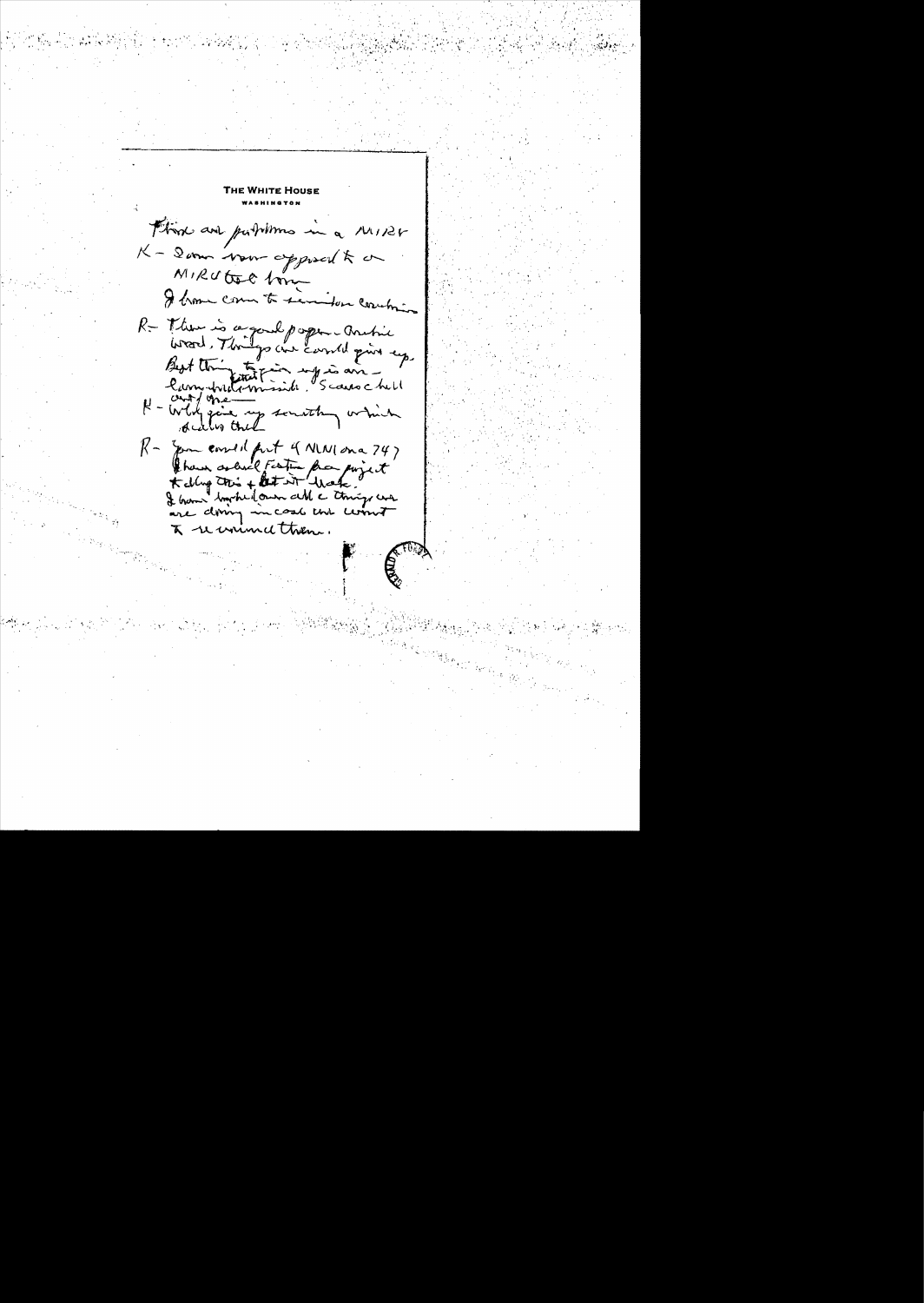THE WHITE HOUSE R-Score/Swam and thermidn't give up. They are important te a branhon sigetoms. K- Jam On SALT 2 am many con some devention. Yours is ingermos way of listing M Jackson 2 points on which I may differ; Why not lung ICBhills LBUL traction with trans a Alparati cultimes et anne  $R$  - How which ?  $R - h$  at oth  $l'$   $R$ . R- Don't see from can write K- Shouldn't we start by agreeing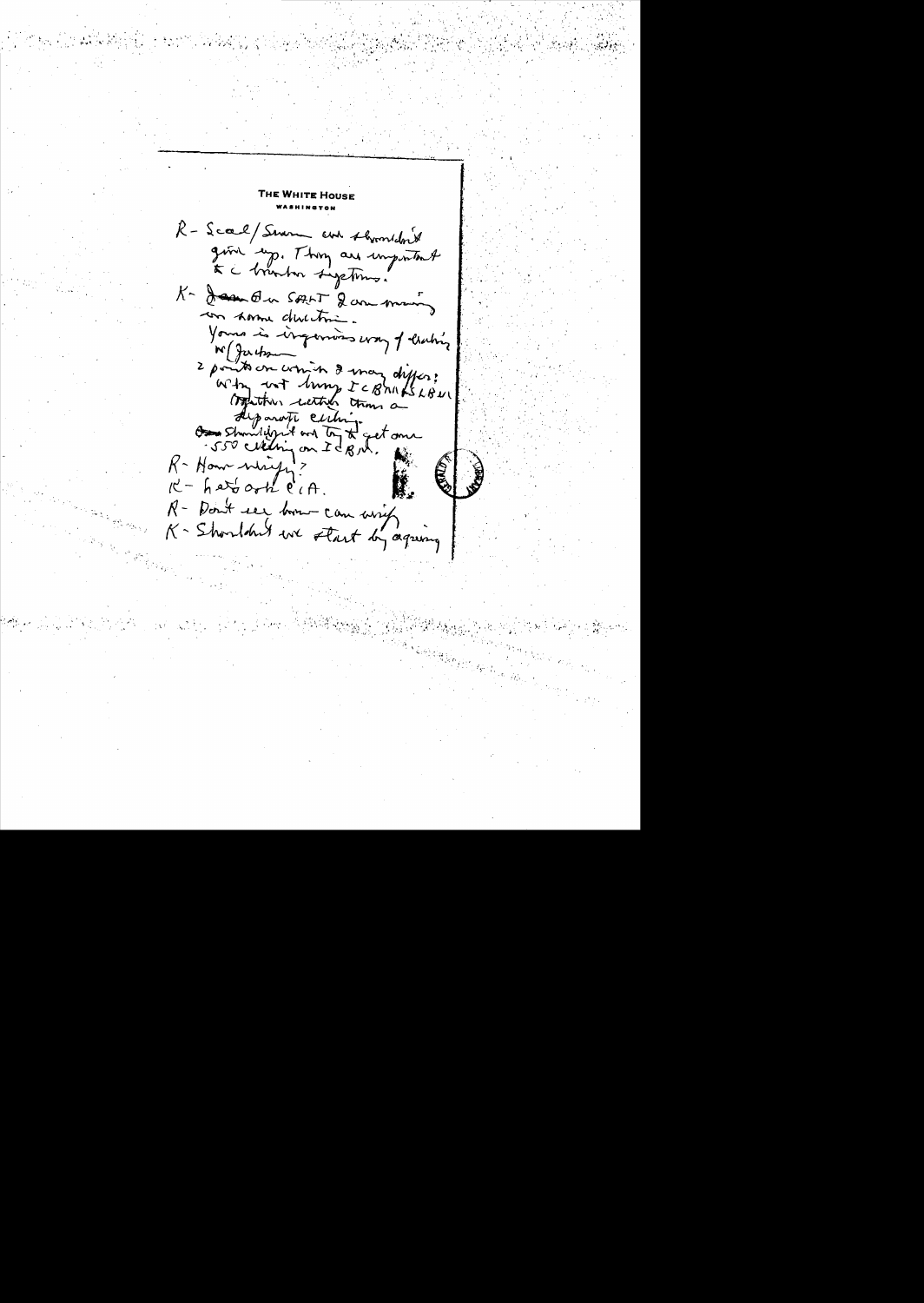Тне Wніте Нове to empered # ip they mount Thon win't agin, but then we cando mous vito your eter. K- This SPAT dermin not apponentes is sure une days. They comonly react to an artsull mport. & Horse formed at sept & give plan. my position defens from yours only ICBIN, K - hosta bord this was contented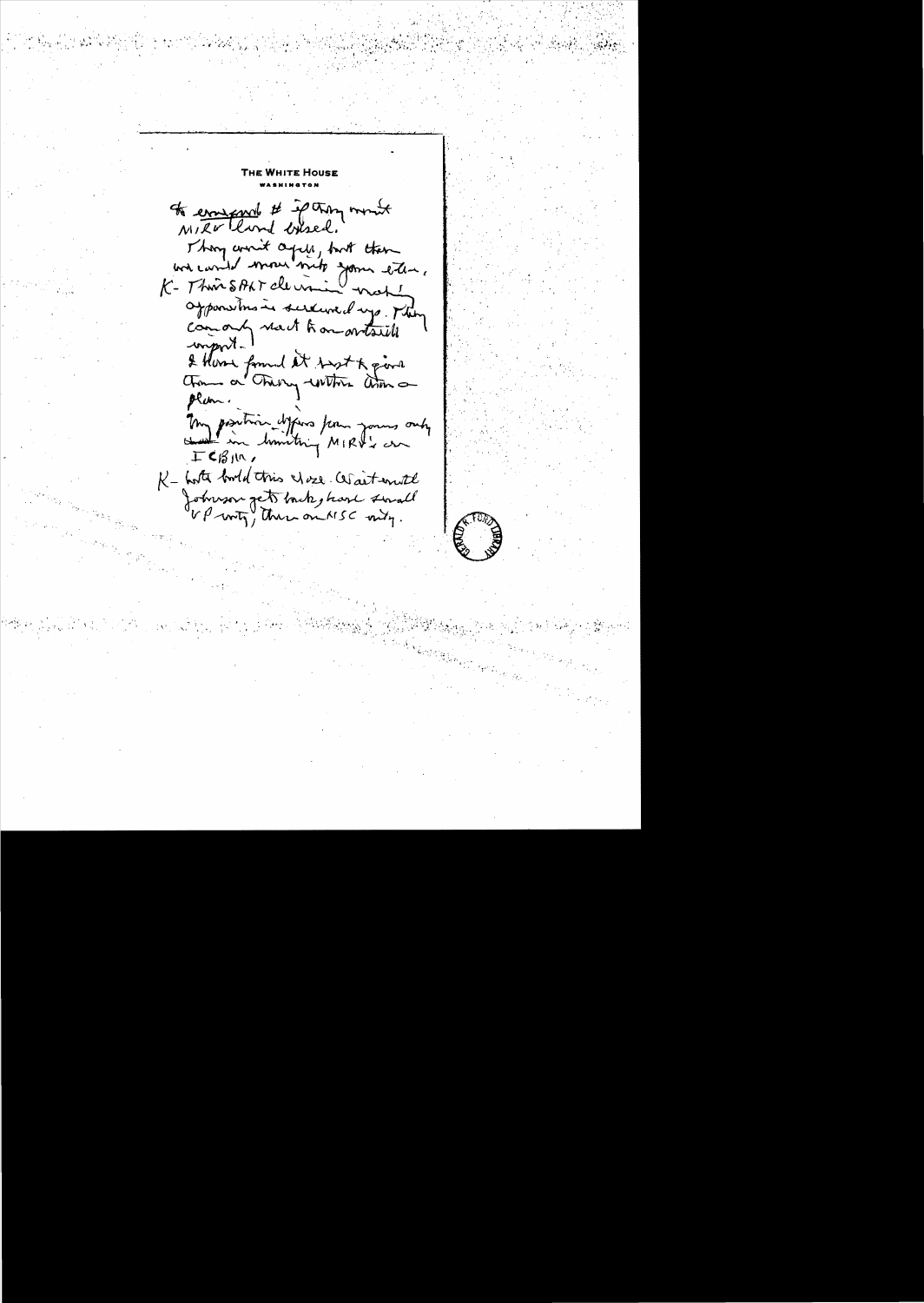EZ Anta/850 unissiles R-FBS, Try of Take in Temos P, LR, Wed Range, etc, raque H limit onne mel. comp. of tory will know the IRBM's, itc.  $(504 + 149 - FBS)$ R- Madastaser. destruite bit to R+ Thed Range, not when This dayof to be dealt us  $47 MBFR$ . first course this w/SU, don't try a closed on it now.<br>K- Try It keep this trykt, I will